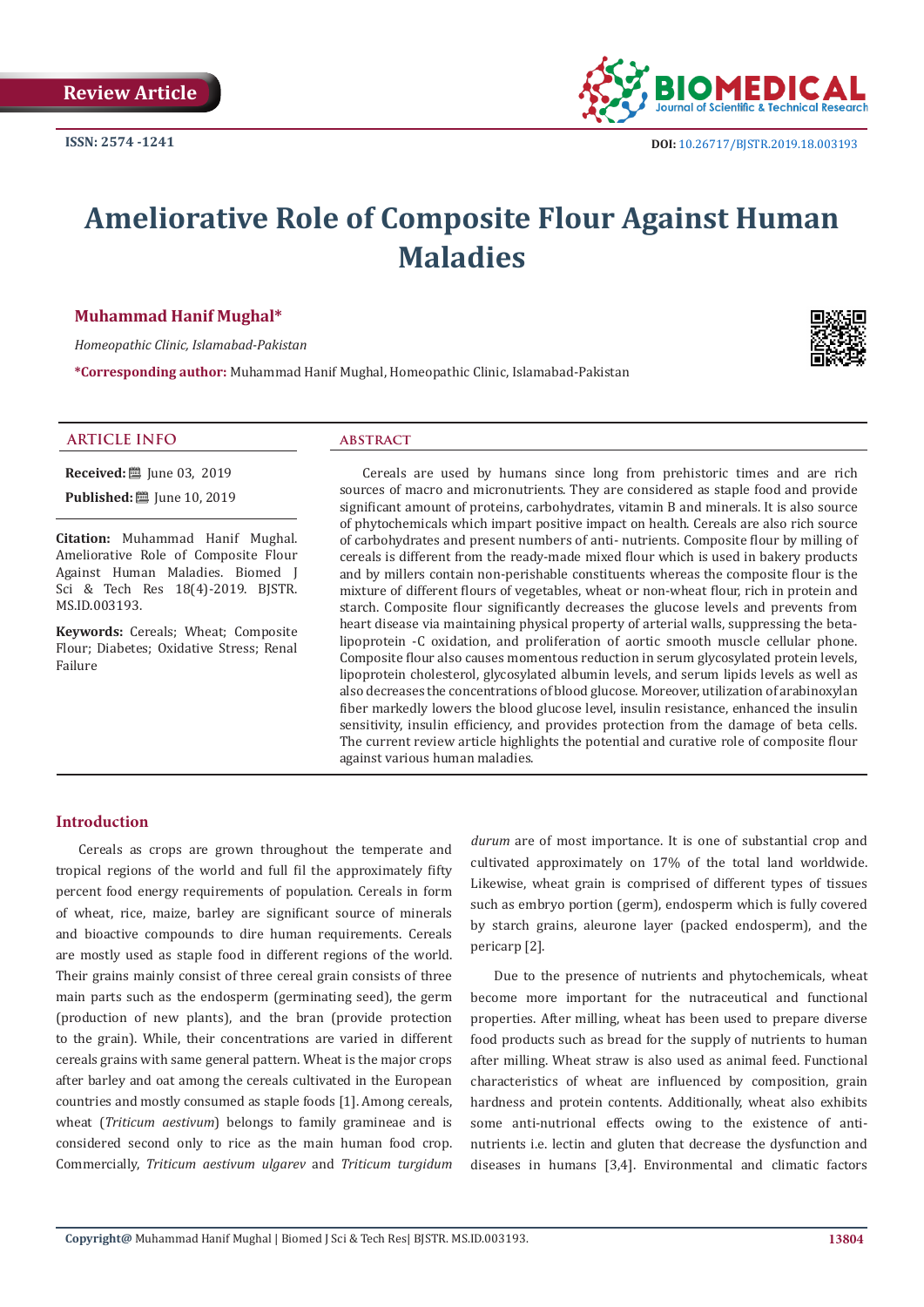including temperature, humidity, topography, soil etc. affect the quality and yield of wheat productions. In industrial milling, bran is the by-product of wheat and significant nutritional profiling, health endorsing perspectives and further is also used to prepare multifarious food items [5]. Wheat is also prominent source of carbohydrates, protein, and fibers. The pericarp contains protein content (10%) whereas germ and aleurone layer comprises of 30% of the total protein. Likewise, endosperm contributes approximately 74% protein contents. In conclusion, aleurone and germ layers, endosperm relatively high protein contents [6].

Barley (Hordeum vulgare L.) is one of the most ancient cereal crops grown in the world today ranking fourth among cereal grains after wheat, rice, and maize. Barley is used as animal feed (65%), malting (33%), and human consumption (2%). It also prevents from cardiovascular disorder via decreasing the cholesterol concentrations and improving the glucose tolerance [7,8]. Mechanistically, barley flour markedly lowers the bile acids absorption, eliminates steroids, increases catabolism of cholesterol, reduces lipoprotein cholesterol secretion, enhances secretion of bile acids, and reduces the total body pool of cholesterol [9].

# **Chemical Composition**

Considering wheat composition, wheat caryopsis is consisted of (14-16%) outer branny husk of the grain, (starch: 81-84%) central endosperm, and embryo portion (2-3%), respectively. Separation of endosperm from the embryo and bran layers are mainly done by conventional milling of wheat grains [2]. Barley flour contains higher amount of soluble dietary fibers especially ß-glucans, arabinoxylans and pectin. Barley grains is composed of higher quantity of ß-glucans as compared to other cereals. The ß-glucan contents vary from 10.89-19.7 g/100g on dry wt basis whereas this increased level is significantly used in food, feed and industrial applications [10].

The chickpea (*Cicer arietinum L*.) is cultivated in different regions of the world as important grain legume crop. It is also promising source of starch as major carbohydrates which is approximately 83.9% of the total carbohydrate. Chickpea seeds also consist of (21.70-23.40%) protein, and (41.10-47.42 %) carbohydrates. It also has high protein digestibility, consists of complex carbohydrates (low glycaemic index), enriches with minerals and vitamins. Chickpea flour is also free from anti-nutritional factors [11,12]. Additionally, it is also promising source of carbohydrates, minerals, proteins and vitamins and has significant role in daily nutrients intake of human. The carbohydrates and protein approximately constitute the 80% of the total dry seed mass. Moreover, dietary fiber in chickpea significantly lower the cholesterol level and also contain a variety of Anti-Nutritional Factors (ANF) including amylase and protease inhibitors [13].

Maize also known as Zea mays L. is an important Pakistani crop and it is the 3rd most cultivated crop pf Pakistan after wheat and rice. It is cultivated over a huge area in Pakistan. Mostly, maize is cultivated and produced in Punjab and Khaiber Pakhtunkhwa. Maize is consumed in different forms like in food grain form and used in different food products. It is also significantly use to form forage for utilization in livestock and poultry. It is very important as a commercial crop and contribute raw material to various industries in order to produce maize starch, maize syrup, maize oil, dextrose and maize flakes. The grain of maize constitute starch in the amount of 72%, protein in the amount of 10%, oil in the amount of 4.8%, fibre in the amount of 5.8 %, sugar in the amount of 3.0% and ash in the amount of 1.7%. In Pakistan, its area under cultivation is 992 thousand hectares and annual production of grain is grain 751 thousand tons [14].

Oat (*Avena sativa*) has multifunctional features and nutritional profile due to presence of components. It is a rich source of dietary fiber particularly minerals, b-glucan, and nutrients. Oats are very beneficial in the cure of diabetes mellitus and various cardiovascular diseases. The bran of oat is a rich source of vitamin B family, fat, minerals and protein, except b-glucan which is supposed to be beneficial fiber for the health of heart. This b-glucan has exceptional therapeutic properties and it is significantly important nutrient in human diet and nutrition. Diverse effects of b-glucan in terms of physiology are connected to viscosity, insulin responses, lowering the plasma glucose and enabling high movement of bile acids to lower intestine and cause high excretion of bile acid thus lowering the cholesterol level. Furthermore, it is beneficial in the treatment of celiac disease. The consumption of oat grains and oat brans in daily diet beneficial both as nutritionally and also used as therapy against many diseases [15].

# **Nutritional Aspects**

Cereals belong to the family Gramineae and grown for their highly nutritious edible part or grain and frequently referred as grains [16]. Cereals have been consumed directly as staple foods and indirectly as feed for livestock long ago. Cereals are considered as important food sources, and foods made of cereals are supposed to be a primary energy source, vitamin B and protein, minerals for the population globally. In general, cereals are basically economical to harvest, can store and transport easily, if preserved dry it does not deteriorate readily. Cereals are used by humans since long from prehistoric times. Cereals are rich sources of macro and micronutrients and consuming high amount of cereals has significant impact by decreasing the risk of many diseases [17].

Cereals are rich source of carbohydrates and often known with the same name, because cereals consist of almost 75% carbohydrates. Starches being the chief part of cereals present in endosperm in starch granules. Starch granules contain different ratio of amylose to amylopectin which depends on the type of cereal and its variety. In general cereal varieties, amylose starch is present in the range of 25-27% although in many varieties of waxy (corn and rice) amylopectin is the chief starch present. Cereals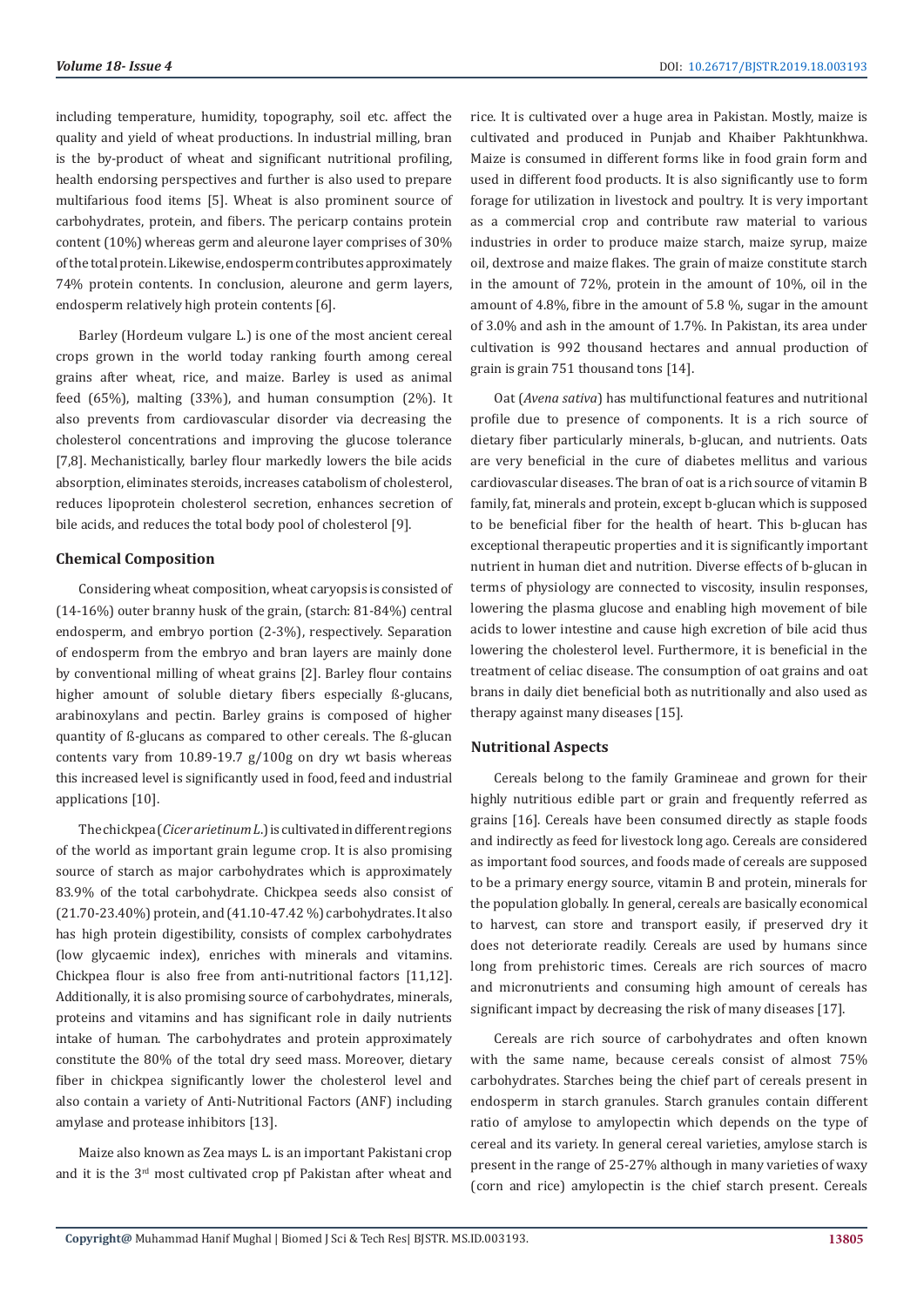composed of proteins in the range of 6-15% [18]. Wheat contain main storage proteins in the form of glutenins gliadins whereas rice contain glutelin (oryzenin) and maize contain prolamin (zein) while barley contain glutelins and hordeins while oats contain albumin and globulins [19]. Cereals also contribute significant quantity of good quality amino acids that are building blocks of proteins, while some amino acids are limited. Diet must provide essential amino acids and from these amino acids human body can make other nonessential amino acids. Limiting amino acids are those amino acids that are present in amount less than that is required. In case of cereals, lysine is the limiting amino acid while in rye the first limiting amino acid is the tryptophan. In rice, rye, barley and other high lysine cultivars like maize, sorghum contains favourable composition of essential amino acid. Mixture of cereals and plantbased foods like beans and rice can make up for such amino acids (limiting). Cereals contain minute quantity of lipids in the range of 1- 3% in barley, rye, wheat and rice, while oats contain 5-10% and corn contain 5-9%. This lipid is richest source of linoleic acid [20].

Cereals also contain vitamins and minerals. Cereals can also contribute to the intake of vitamin and mineral; though the content of micronutrient depends on the presence of amount of endosperm, bran and germ. Cereals do not contain vitamin B12, vitamin A & C, and no beta carotene despite of yellow corn. Though, cereals are source of significant amount of most B vitamin, particularly thiamine, niacin and riboflavin and contain appreciable amount of vitamin E. Cereals also contain minerals and are a rich source of potassium but are low in sodium like many plant foods. Whole grain cereals also comprise of iron, zinc and magnesium and minute quantity of numerous trace elements like selenium. Amongst the cereal grains, rice contributes highest level of selenium and provides about 10-13mg per 100g (Table 1) [21].

| <b>Cereal type</b> | Starch (DM%) | Amylose content (%) |
|--------------------|--------------|---------------------|
| Maize              | 75           | 28                  |
| Waxy maize         | 75           | 0,8                 |
| Sorghum            | 68           |                     |
| Rice               | 80           | 18.5                |
| Wheat              | 65           | 26                  |
| Oat                | 60           |                     |
| Barley             | 55           | 22                  |

**Table 1:** Starch composition of cereals.

# **Milling of Cereals**

Milling process is the process of grinding in which grind the grain into flour and significant step in post-production of grain. This technique is used to eliminate the husk, bran layers, and then produce an edible portion in form of powder with appropriate grain size. During milling, essential bioactive compounds are affected with minor alteration [22]. Categorically, there are two types of milling one is dry milling (separation of bran from the endosperm) and other is roller milling (separation of bran from wheat grain),

respectively. the grains are subjected to tempering process by spraying of water to retain moisture and then shifted to tempering bin for conditioning before milling. Pericarp and germ portion of grains absorb water to soft the endosperm for extraction purposes. In addition, it also stops the breaking of bran during separation. The conditioned grains are shifted via metal rolls rotating in opposite direction during roller milling. Afterwards, the grains are transferred into three major portions such as bran, germ, and endosperm [23,24].

Regarding polyphenols, they are present approximately 20% of total phenols in bran portion of grains. The higher antioxidant activity of bran portion is due to the presence of phenolic compounds. The antioxidant compounds are significantly present in different concentrations in different parts of the wheat grains. Temperature considerably affected the rate of particle size reduction, granulometric particle distribution, and dissociation of diverse bran layers during grinding [25]. Bran layers exhibited the thermomechanical properties due to the presence of lipid compounds in the cuticles. On other side, bran was brittle, fragmented and then rapidly lowered the particle size whereas at low temperature, disruption of bran layers is low. The conversion of faster fragmentation of bran into fine particles and composite particles were done after cryogenic milling. Bran of cereals also work as an elastoplastic due to their higher high plasticity and extensibility of inner bran layers. Different bran layers also show different extensibility at ambient temperature and generated the wide range of particle sizes. The increased antioxidant potential is linked with presence of hydroxyl group of phenolic acids [26].

The replacement of wheat flour with defatted cashew kernel flour significantly enhance the fiber, fat, ash and protein contents, and energy value in the composite flour whilst lowered the carbohydrates and water contents, respectively [27]. In another study done by Igbabul et al. [28], they evaluated that product was prepared by wheat, plantain and soy in which higher protein contents significantly affect the rheological properties of bread. A peer group of researchers Méité et al. [29], they found that preparation of composite flour by mixing of wheat grains with soya bean in resulting enhanced the lipid content.

Water is an important criterion to evaluate the water quality. texture, and taste in various food products; they substituted the wheat flour with yam and vanilla flour. The low moisture contents in the flour main prevented from the growth of mico-organims and protected from the deteriorative quality of the product. In addition, low water contents enhanced the shelf life of the product [30]. Likewise, supplementation of cashed flour in wheat flour significantly increased the ash and fiber contents. The enhanced contents exert health endorsing functions such as facilitation in digestion process and prevention from the constipation. Composite flour also play role in preventing of cancer, diabetes, and cardiovascular diseases [31]. A study conducted by Brou et al.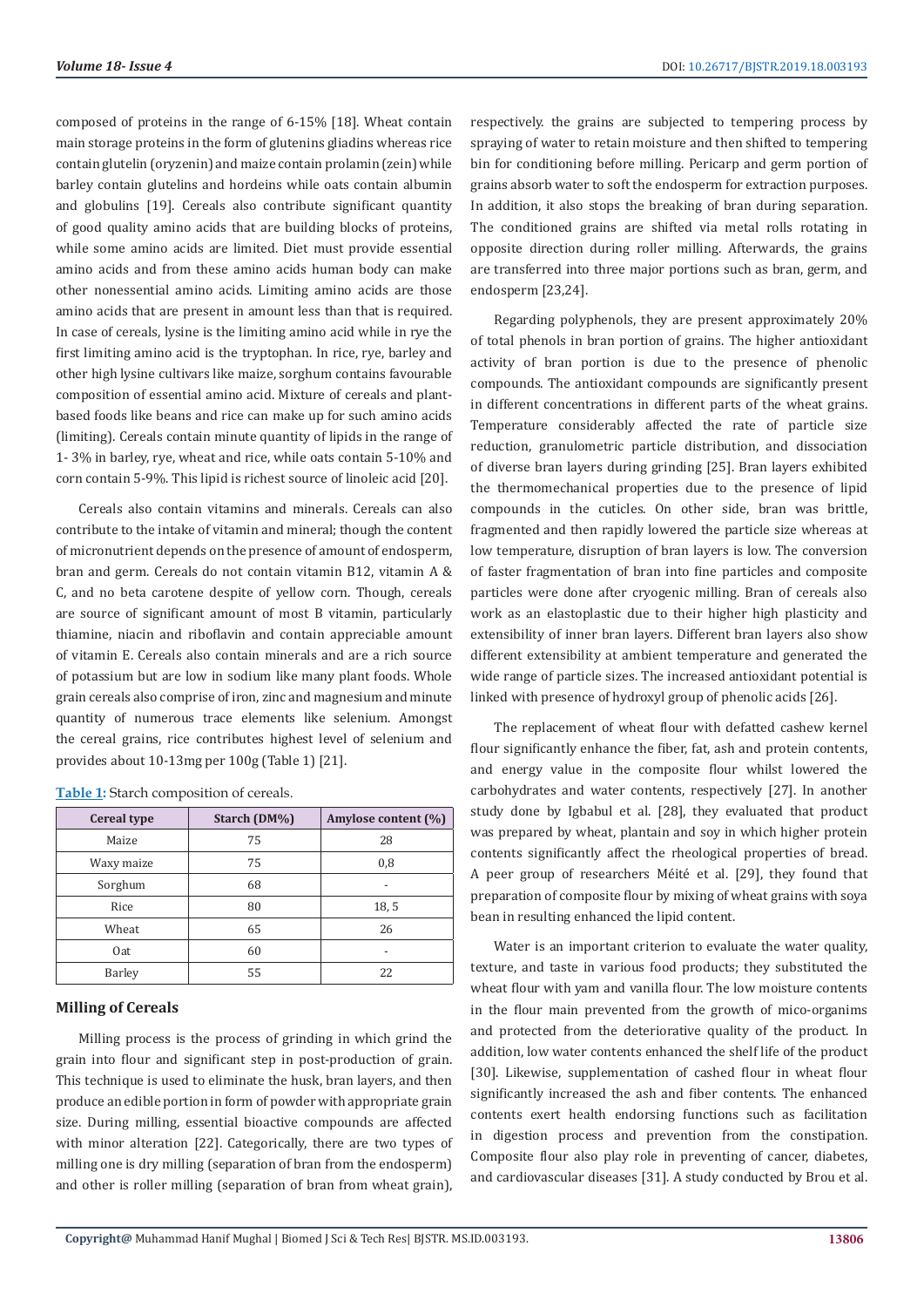[32], they explored that substitution of cereal and legumes flours momentously enhanced the oil and water absorption potential. The enhanced water holding capacity were occurred due to higher amino acids, protein contents, conformational characteristics, and degree of interaction with water, respectively [32]. Therefore, higher water holding capacity leads to better quality of bread or chapattis by enhancing or improving the freshness of the product. In food industry, oil is absorbed in the flour through capillary process and thus acts as mouth feel and flavor enhancer [33]. Moreover, Diallo et al. [34] reported the oil absorption capacity of formulations in bread. The density of composite flour is decreased with enhanced substitution rate. Likewise, Giami [35] found that decreased density of flours linked with good formulation in infant foods. Moreover, group of researchers [36] investigated that supplementation of *Treculia africana* flour into wheat flour lowered the density whilst composite flours exhibited the higher mineral contents as compared to wheat flour.

## **Composite Flour**

Composite flour is different from the ready-made mixed flour which is used in bakery products and by millers contain nonperishable constituents whereas the composite flour is the mixture of different flours of vegetables, wheat or non-wheat flour, rich in protein and starch which can be used for the production of leavened products breads, pastas, porridges, unleavened baked products, snack foods. Sometimes, only flour is used as replacement-for example, tortillas and wheat-less bread from sorghum, pastas from sorghum or maize [37]. It can be defined as combination of flours such as tubers enriched with starch (sweet potato, yam, cassava), cereals (barley, rice, buckwheat, millet and maize), protein rich flours (peanut and soy), and non-wheat flour, respectively [38]. Composite flour is promising and significant source of different acidic phenolic compounds such as ferulic acid, benzoic acid, sinapic acid, diferulic acids, and p- coumaric acid subsidiaries. Ferulic acid is the significant compound in tested grains with free, bound and dissolvable conjugated form. These compounds are present as bound phenolics and endure stomach and intestinal absorption to achieve the colon. It is also comprising of fibers, starches, proteins, B-complex nutrients, minerals i.e. Se, Zn, Mn, Fe, Mg, K, and P, respectively. Moreover, β-glucan and arabinoxylan fibers are linked with reduction in blood glucose level, coronary heart maladies, blood cholesterol, dyslipidemia, cardiovascular sicknesses, glycemic control, obstruction weight control, and ceaseless diseases [39].

## **Role of Composite Flours in Food Industry**

Composite flour is the combination of different protein enriched foods and starches. The mostly used starches and protein to prepare the composite flour are jam, sweet potatoes as well as also peanut and soy, respectively. Different cereal and pulses are used to make composite flour including rice, millet, barley, maize, wheat, chickpea, and corn [37]. In recent years, consumers are

diverted their attention towards ready-to-eat snacks due to lack of time and changes in lifestyle and eating habits. The production of composite flours to give a chance to the producers to attain and support their crops. Changes in pattern of life styles and shifting of large population to urban areas lead to enhance the consumption of flours to prepare the bread and other bakery commodities [40]. In developing economies, Oyeku et al. [41] documented that blended flours are good in nutrition and make them more economic due to presence of cheap ingredients. This phenomenon caused reduction in prices and are readily available. The supplementation of 30% legumes in composite flour significantly improve the quantity and quality of nutritious proteins that potential impact on nutritional status and economy of the country [42].

Composite flours play significant role by replacing wheat flour and are more economical by decreasing the wheat imports. This flour has role in confectionery products whereas deficient of essential amino acid in wheat and enrichment of threonine and lysine in pulse flours. Mixing of these flours make flour more nutritionally and economically. The composite foods functional characters are markedly enhanced with the increment of flours through addition of emulsion stability, swelling capacity and bulk density, accordingly. Composite flour is mainly used to enhance the nutritional values, and quality of the product in bakery products, in addition, it also prevents from the suffering from degenerative diseases associated with modern lifestyle [43]. They are also using to prepare the wheat flour by replacing the locally grown crops with higher protein contents. This substitution is also used to prepare the bread. The administration of corn (5%) in wholegrain bread to enhance the hypoglycemic role due to presence of starch, dietary fiber, and high amylase content. It also maintains the quality of bread through their organoleptic and physical properties [44].

Chickpea and wheat flour have been used to enhance the utilization of indigenous food crops whereas high protein contents with wheat flour to prepare bread. The 5% chick pea addition in whole wheat bread increases the glycemic responses owing to starch, high contents of amylase, and dietary fibers, respectively. Chickpeas bioactive compounds increase the satiation, lower the appetite and improve the glycemic index in diabetic people [45].

# **Health Perspectives**

# **Hypoglycemic and Hypolipidemic**

Diabetes is a chronic global disease burden affecting a large segment of population, worldwide. Various mechanisms have been involved in the progression of this human syndrome, such as pancreatic β-cell dysfunction, higher concentrations of free fatty acids, insulin resistance, leading to overproduction of reactive oxygen species, as well as pancreatic β-cell deficiency and apoptosis. The diabetes is promoted the cardiovascular disease which is linked with hyperglycemia, obesity, dyslipidemia, glucose intolerance, and hypertension [46].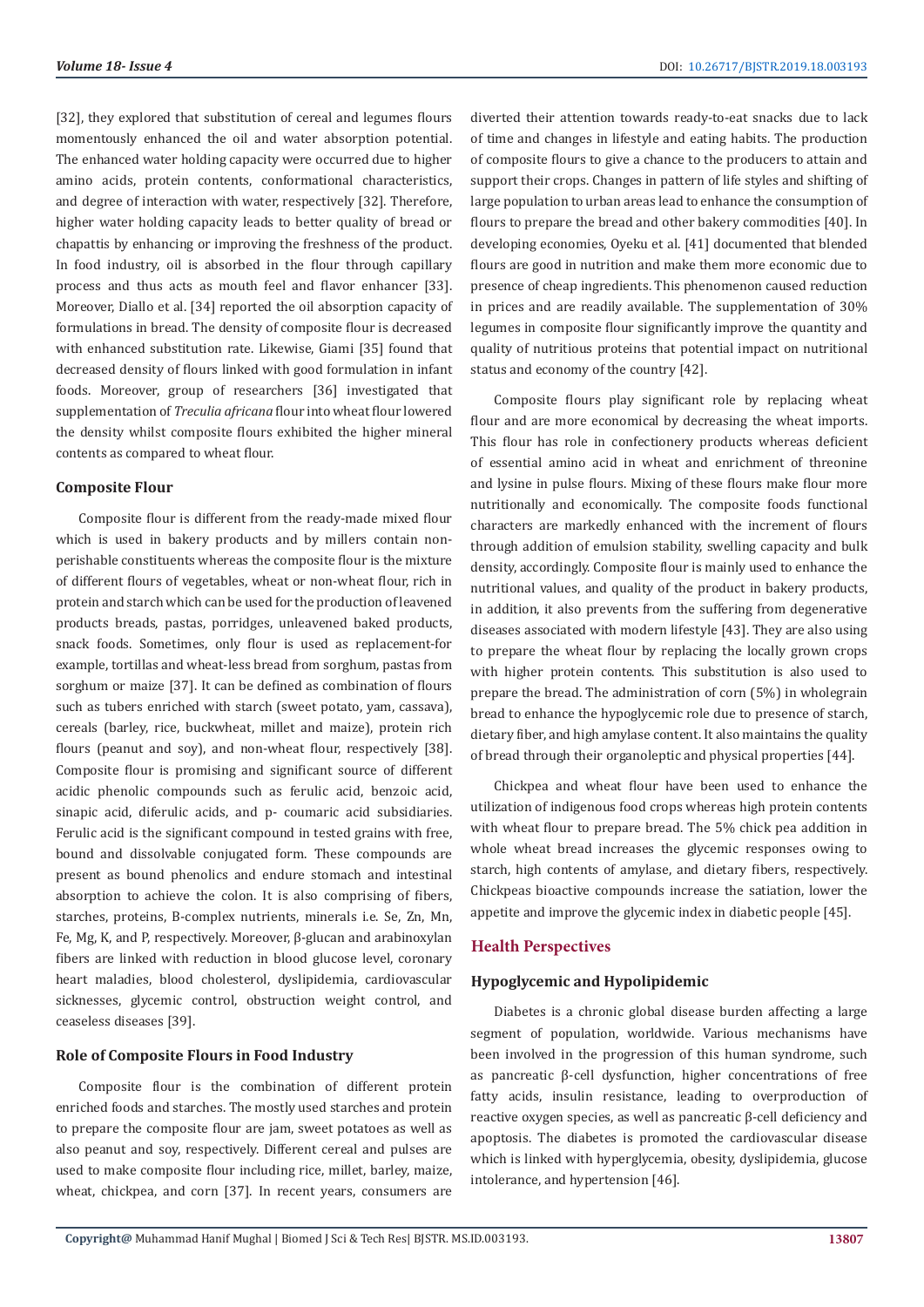In human, consumption of arabinoxylan fibers due to their soluble nature caused momentous impact on cholesterol and the glycemic index. The high viscous substances slowed down the stomach emptying and lower the motility of the small intestine that further delayed the glucose uptake. These compounds are proven effective to prevent and control the diabetes through decreasing the blood sugar level, enhancing the insulin sensitivity, decreasing the insulin resistance, and preventing from the damage of β-cells. There are linear relationships between consumption of β-glucan and reduction in blood sugar levels and glycemic index, and enhancement in insulin levels. Being potent anti- diabetic agent, arabinogalactans reduce the diabetes complications via decreasing the glucose and insulin resistance. Cereal β-glucans have physiological properties attributed to dietary fiber, such as swelling, water retention and junction, and diffusion suppression [47]. Ahmed et al. [48] recorded significant reductions in glucose levels by psyllium fibers in diabetic rats. They also found that isoflavones prevented from heart disease via maintaining physical property of arterial walls, suppressing the beta-lipoprotein -C oxidation, and proliferation of aortic smooth muscle cellular phone. Furthermore, p- coumaric acids lowered the blood lipoid levels and there was inverse relation between consumption of antioxidants and incidence of CVD [48]. The administration of wheat bran in diabetic volunteers caused momentous reduction in serum glycosylated protein levels, lipoprotein cholesterol, glycosylated albumin levels, and serum lipids levels as well as also decreased the concentrations of blood glucose. Likewise, utilization of arabinoxylan fiber markedly lowered the blood glucose level, insulin resistance, enhanced the insulin sensitivity, insulin efficiency, and provide protection from the damage of beta cells. Moreover, they also lowered the postprandial blood glucose, HbA1, low density lipoprotein and enhanced the high-density lipoprotein [49].

Composite flour has been associated with a reduction in the risk of obesity, type II diabetes, insulin resistance, hypertension, heart disease, and cancer [50]. It is enriched with higher fiber contents and recognized as to improve the glucose and insulin responses, and lower serum low density lipoprotein cholesterol through enhancing digest viscosity and embedding to bile acids in the small intestine. These bindings are linked with reduction in absorption of sugar and lipids. The insoluble fibers significantly lower the blood pressure and glucose levels in human volunteers [51]. In gastrointestinal tract, bacterial fermentation of nondigestible cereals components is directly responsible for the antiinflammatory role, anti-diabetic role and cardio-protective [52]. A study explored by [53], they investigated that whole-grain diet enhanced the diversity and number of intestinal microflora as well as also showed metabolic and immunological improvements in healthy subjects [53]. Likewise, composite flours of different cereals also have been found effective against multiple human syndromes such as obesity, diabetes, cardiovascular disease, diabetes and obesity in human [54].

## **Effect of Intake of Composite Flour on Renal Functions**

From muscle activity, creatinine is a waste product in the blood. Creatinine level becomes higher in the blood after slowing down functions of kidney. In kidney patients, whole grains-based diet should be reconsidered. Low bioavailability of whole grain phosphate is linked with high phosphate content and phytase enzyme. This enzyme is responsible to release the phosphorus from the phytate. In kidney patients, the diet should be required to give fiber contents along with health benefits and provide sufficient protein without raising the phosphorus level. Prolamines are main wheat storage protein due to higher proline and glutamine amino acids. The prolamins categorized into three groups: (i) high molecular weight glutenins, (ii) low molecular weight glutenins, and (iii) sulfur-rich gluten subunits [55,56]. Wheat polyphenols provide protection against oxidative damage induced by carbon tetrachloride. These bioactive compounds in cereals mitigate the lipid peroxidation and the restore the healthy kidney tissue through inhibiting the free radical production and enhancing the antioxidant enzymes activities. They have potential to initiation of radical chain reaction by deactivating the reactive free radicals [57]. Cereals compounds are promising source of saturated fatty acids and unsaturated fatty acids which exhibited anti-inflammatory role by lowering free radicals' development and Nicotinamide Adenine Dinucleotide Phosphate (NADPH) oxidase activity [58]. In addition, they also protect the body organs by reducing the pro- oxidation. In conclusion, therapeutic potential of these compounds has been found on acute renal damage [59].

Foods originating from animal sources meat, poultry, fish, eggs and dairy products are all high biological value protein foods; soya is the only high biological value food originating from a plant. Soya beans can be used as whole beans or soya sprouts, or processed as soya milk, tofu, tempeh, soya sauce or miso. The administration of wheat- soy breads (100%) and hard wheat bread (100%) have been found effectual to decrease the serum level of urea, creatinine and total bilirubin in experimental subjects after 4 weeks [60].

### **Oxidative Stress**

Oxidative stress is imbalance between oxidative (production of free radicals in human body) and anti-oxidative systems of the cells and tissues. Thee free radicals embedded with lipids, proteins and nucleic acid which further linked with changed cell signaling, loss of energy metabolism, altered cellular transport mechanisms, cell cycle control, and genetic mutations as well as also lowered the biological activity, immune inflammation and activation [61]. Diabetic retinopathy remains the main source of visual deficiency in working-aged adults the world over. The diabetic macular edema and diabetic retinopathy are the serious vision compromising phases of the confusion. Hyperglycemia, oxidative pressure and provocative pathways are the vital segments that are ensnared in the prevalence of diabetic retinopathy [62].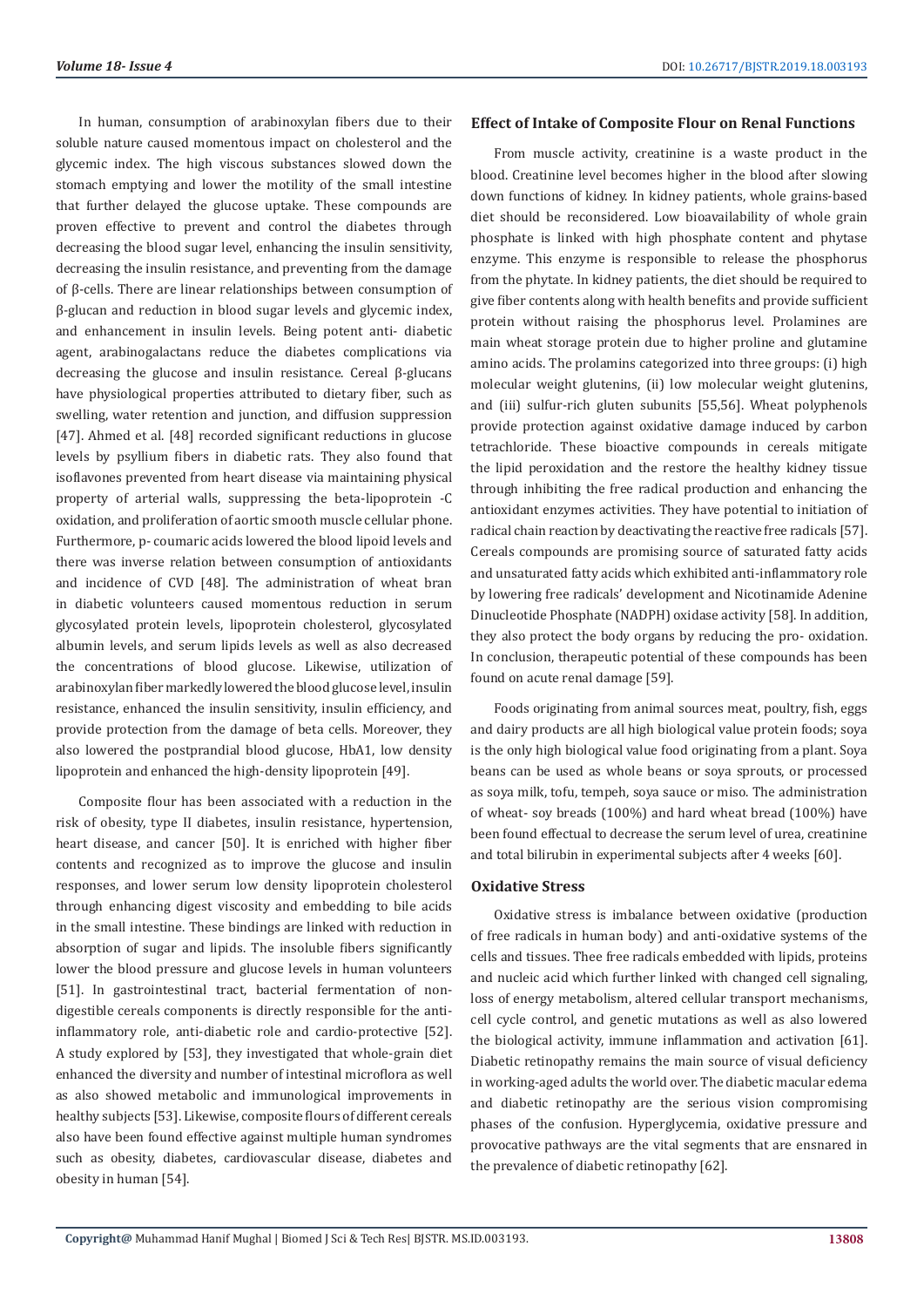Whole grain oats secure the body against age-related ailments, for example, and diabetes, cardiovascular maladies. The presence of micronutrients and fiber in different parts of wheat grain (germ and external layer) provide protection against oxidative stress. They also curtail the diabetes, obesity, and inflammations disorders. Whole grains are good and enrich source of bioactive compounds such as phenolic acids, zinc, iron, copper, selenium, manganese, phytic acid, lignins, lignans, and alkylresorcinols. All these compounds have effectual role against different types of human cancers and various syndromes. In vitro and in vivo studies, they also neutralizing or scavenging the effects of free radical production. In addition, it also enhances the cell reinforcement status due to the presence of choline, betaine, and sulfur amino acids [63-65].

## **Conclusion**

Cereals are promising and prominent source of bioactive compounds and have been found effective to curtail various human disorders such as hyperlipidemia, obesity, diabetes complications, cancer insurgence, and cardiovascular disorder. They are good source of ferulic, p-coumaric acids polyphenols, vitamins, minerals, and arabinoxylans. The composite flour preparing by lentils, chickpea and guargum exhibited significant hypocholesterolemic effect via lowering cholesterol levels, low density lipoprotein and triglycerides concentrations, suppressing LDL-C oxidation, proliferation of aortic smooth muscle cells, and maintaining of the physical properties of arterial walls, respectively.

### **References**

- 1. [Oluwakemi OA, Omodele I \(2015\) The current status of cereal \(Maize,](https://pdfs.semanticscholar.org/7b68/1a95b9164cecbc7c87201a843a78a8ac9920.pdf)  [Rice and Sorghum\) crops cultivation in Africa: Need for integration of](https://pdfs.semanticscholar.org/7b68/1a95b9164cecbc7c87201a843a78a8ac9920.pdf)  [advances in transgenic for sustainable crop production. Int J Agri Policy](https://pdfs.semanticscholar.org/7b68/1a95b9164cecbc7c87201a843a78a8ac9920.pdf)  [Res 3\(3\): 133-145.](https://pdfs.semanticscholar.org/7b68/1a95b9164cecbc7c87201a843a78a8ac9920.pdf)
- 2. [Bader Ul Ain H, Saeed F, Ahmad N, Imran A, Niaz B, et al. \(2018\) Functional](https://www.tandfonline.com/doi/full/10.1080/10942912.2018.1489837)  [and health-endorsing properties of wheat and barley cell wall's non](https://www.tandfonline.com/doi/full/10.1080/10942912.2018.1489837)[starch polysaccharides. International Journal of Food Properties 21\(1\):](https://www.tandfonline.com/doi/full/10.1080/10942912.2018.1489837)  [1463-1480.](https://www.tandfonline.com/doi/full/10.1080/10942912.2018.1489837)
- 3. [Punder KD, Pruimboom L \(2013\) The dietary intake of wheat and other](https://www.ncbi.nlm.nih.gov/pmc/articles/PMC3705319/)  [cereal grains and their role in inflammation. Nutrition 5\(3\): 771-787.](https://www.ncbi.nlm.nih.gov/pmc/articles/PMC3705319/)
- 4. [Curti E, Carini E, Bonacini G, Tribuzio G, Vittadini E \(2013\) Effect of the](https://www.sciencedirect.com/science/article/pii/S0733521012002597)  [addition of bran fractions on bread properties. J Cereal Sci 57: 325-332.](https://www.sciencedirect.com/science/article/pii/S0733521012002597)
- 5. [Ferreira MSL, Martre P, Mangavel C, Girousse C, Rosa N \(2012\)](https://www.sciencedirect.com/science/article/pii/S0733521011001998)  [Physicochemical control of durum wheat grain filling and glutenin](https://www.sciencedirect.com/science/article/pii/S0733521011001998)  [polymer assembly under different temperature regimes. J Cereal Sc 56:](https://www.sciencedirect.com/science/article/pii/S0733521011001998)  [58-66.](https://www.sciencedirect.com/science/article/pii/S0733521011001998)
- 6. [Asseng S, Ewert F, Martre P, Rötter RP, Lobell DB, et al. \(2015\) Rising](https://www.nature.com/articles/nclimate2470)  [temperatures reduce global wheat production. Nature Climate Change](https://www.nature.com/articles/nclimate2470)  [5: 143-147.](https://www.nature.com/articles/nclimate2470)
- 7. [Baik BK, Ullrich SE \(2008\) Barley for food: Characteristics, improvement,](https://www.sciencedirect.com/science/article/pii/S0733521008000283)  [and renewed interest. J Cereal Sci 48: 233-242.](https://www.sciencedirect.com/science/article/pii/S0733521008000283)
- 8. [Limberger Bayer VM, De Francisco A, Chan A, Oro T, Ogliari PJ \(2014\)](https://www.ncbi.nlm.nih.gov/pubmed/24518319)  [Barley β-glucans extraction and partial characterization. Food Chem](https://www.ncbi.nlm.nih.gov/pubmed/24518319)  [154\(1\): 84-89.](https://www.ncbi.nlm.nih.gov/pubmed/24518319)
- 9. [Rincón F, Martínez B, Ibáñez MV \(1998\) Proximate composition and](https://onlinelibrary.wiley.com/doi/abs/10.1002/%28SICI%291097-0010%28199811%2978%3A3%3C382%3A%3AAID-JSFA128%3E3.0.CO%3B2-J)  [antinutritive substances in chickpea \(Cicer arietinum L.\) as affected by](https://onlinelibrary.wiley.com/doi/abs/10.1002/%28SICI%291097-0010%28199811%2978%3A3%3C382%3A%3AAID-JSFA128%3E3.0.CO%3B2-J)  [the biotype factor. J Sci Food Agric 78: 382-388.](https://onlinelibrary.wiley.com/doi/abs/10.1002/%28SICI%291097-0010%28199811%2978%3A3%3C382%3A%3AAID-JSFA128%3E3.0.CO%3B2-J)
- 10. [Park SY, Bae IY, Lee S, Lee HG \(2009\) Physicochemical and](https://www.ncbi.nlm.nih.gov/pubmed/19119839) [hypocholesterolemic characterization of oxidized oat β-glucan. J Agric](https://www.ncbi.nlm.nih.gov/pubmed/19119839) [Food Chem 57\(2\): 439-443.](https://www.ncbi.nlm.nih.gov/pubmed/19119839)
- 11. [Arab EA, Helmy IMF, Bareh GF \(2010\) Nutritional evaluation and](https://pdfs.semanticscholar.org/d3bb/d905173045e32e243ec0afd88114ae3e3363.pdf) [functional properties of chickpea g/'\(Cicer arietinum L.\) flour and](https://pdfs.semanticscholar.org/d3bb/d905173045e32e243ec0afd88114ae3e3363.pdf) [the improvement of spaghetti produced from its. Journal of American](https://pdfs.semanticscholar.org/d3bb/d905173045e32e243ec0afd88114ae3e3363.pdf) [Science 6\(10\): 1-32.](https://pdfs.semanticscholar.org/d3bb/d905173045e32e243ec0afd88114ae3e3363.pdf)
- 12. [Salunkhe DK, Kadam SS \(1989\) Handbook of world food legumes:](https://www.cabdirect.org/cabdirect/abstract/19901453366) [Nutritional chemistry, processing technology, and utilization. CRC Press:](https://www.cabdirect.org/cabdirect/abstract/19901453366) [Boca Raton, FL.](https://www.cabdirect.org/cabdirect/abstract/19901453366)
- 13. [Shimizu C, Kihara M, Aoe S, Araki S, Ito K, et al. \(2008\) Effect of high](https://www.ncbi.nlm.nih.gov/pubmed/18074229) [β-glucan barley on serum cholesterol concentrations and visceral fat](https://www.ncbi.nlm.nih.gov/pubmed/18074229) [area in Japanese me a randomized, double- blinded, placebo-controlled](https://www.ncbi.nlm.nih.gov/pubmed/18074229) [trial. Plant Foods Hum Nutr 63\(1\): 21-25.](https://www.ncbi.nlm.nih.gov/pubmed/18074229)
- 14. [Amagloh FK, Mutukumira AN, Brough L \(2016\) Carbohydrate](https://www.ncbi.nlm.nih.gov/pmc/articles/PMC3600427/) [composition, viscosity, solubility, and sensory acceptance of sweet](https://www.ncbi.nlm.nih.gov/pmc/articles/PMC3600427/) [potato- and maize-based complementary foods. Food Nutr Res 57:](https://www.ncbi.nlm.nih.gov/pmc/articles/PMC3600427/) [18717.](https://www.ncbi.nlm.nih.gov/pmc/articles/PMC3600427/)
- 15. [Aman P, Rimsten L, Andersson R \(2016\) Molecular weight distribution](https://onlinelibrary.wiley.com/doi/abs/10.1094/CCHEM.2004.81.3.356) [of b-glucan in oat-based foods. Cereal Chem 81: 356-360.](https://onlinelibrary.wiley.com/doi/abs/10.1094/CCHEM.2004.81.3.356)
- 16. Goldberg G (2015) Plants: Diet and health. The report of the British nutrition foundation task force. Blackwell, Oxford, USA.
- 17. Lang K, Jebb S (2015) Who consumes whole grains, and how much? Proceedings of the Nutrition Society 62: 123-127.
- 18. [Cordain L \(2014\) Cereal grains: Humanity's double-edged sword. In:](https://pdfs.semanticscholar.org/ba07/b6e9f3cb6e77239d0e81de9aee8173595403.pdf) [Evolutionary aspects of nutrition and health diet, exercise, genetics and](https://pdfs.semanticscholar.org/ba07/b6e9f3cb6e77239d0e81de9aee8173595403.pdf) [chronic disease. Nutr Diet 84: 19-73.](https://pdfs.semanticscholar.org/ba07/b6e9f3cb6e77239d0e81de9aee8173595403.pdf)
- 19. [Sadiq Butt M, Tahir-Nadeem M, Khan MK, Shabir R, Butt MS \(2010\) Oat:](https://www.ncbi.nlm.nih.gov/pubmed/18301937) [unique among the cereals. Eur J Nutr 47: 68-79.](https://www.ncbi.nlm.nih.gov/pubmed/18301937)
- 20. Kent NL, Evers AD (2015) Kent's technology of cereals, 19th Ed. Elsevier, Oxford. USA.
- 21. Serna-Saldivar SO (2010) Food preservation technology. In: Cereal grains properties, processing, and nutritional attributes. CRC Press, pp. 177-222.
- 22. [Noort M, Van Haaster D, Hemery Y, Schols H, Hamer R \(2010\) The effect](https://www.sciencedirect.com/science/article/pii/S0733521010000524) [of particle size of wheat bran on bread quality-Evidence for fibreprotein](https://www.sciencedirect.com/science/article/pii/S0733521010000524) [interactions. J Cereal Sci 52\(1\): 59-64.](https://www.sciencedirect.com/science/article/pii/S0733521010000524)
- 23. Stone B, Morell MK (2009) Carbohydrates: Wheat, chemistry and technology, (4th Ed). American Association of Cereal Chemists, St Paul, pp. e299-e362.
- 24. [Emelike NJ T, Barber LI, Ebere CO \(2015\) Proximate, mineral and](https://www.eajournals.org/journals/european-journal-of-food-science-and-technology-ejfst/vol-3-issue-5-november-2015/proximate-mineral-and-functional-properties-of-defatted-and-undefatted-cashew-anacardium-occidentale-linn-kernel-flour/) [functional properties of defatted and undefatted cashew \(](https://www.eajournals.org/journals/european-journal-of-food-science-and-technology-ejfst/vol-3-issue-5-november-2015/proximate-mineral-and-functional-properties-of-defatted-and-undefatted-cashew-anacardium-occidentale-linn-kernel-flour/)*Anacardium occidentale linn*[.\) kernel flour. European Journal of Food Science and](https://www.eajournals.org/journals/european-journal-of-food-science-and-technology-ejfst/vol-3-issue-5-november-2015/proximate-mineral-and-functional-properties-of-defatted-and-undefatted-cashew-anacardium-occidentale-linn-kernel-flour/) [Technology 3\(4\): 11-19.](https://www.eajournals.org/journals/european-journal-of-food-science-and-technology-ejfst/vol-3-issue-5-november-2015/proximate-mineral-and-functional-properties-of-defatted-and-undefatted-cashew-anacardium-occidentale-linn-kernel-flour/)
- 25. [Igbabul BD, Amove J, Okoh A \(2014\) Quality evaluation of composite](https://www.researchgate.net/publication/319339830_Quality_Evaluation_of_Composite_Bread_Produced_from_Wheat_Cassava_Plantain_Corn_and_Soy-bean_Flour_Blends) [bread produced from wheat, defatted soy and banana flours. Int J Nutri](https://www.researchgate.net/publication/319339830_Quality_Evaluation_of_Composite_Bread_Produced_from_Wheat_Cassava_Plantain_Corn_and_Soy-bean_Flour_Blends) [Food Scie 3\(5\): 471-476.](https://www.researchgate.net/publication/319339830_Quality_Evaluation_of_Composite_Bread_Produced_from_Wheat_Cassava_Plantain_Corn_and_Soy-bean_Flour_Blends)
- 26. [Goesaert H, Brijs K, Veraverbeke WS, Courtin CM, Gebruers K, et al.](https://www.sciencedirect.com/science/article/abs/pii/S0924224404001906) [\(2005\) Wheat flour constituents: how they impact bread quality, and](https://www.sciencedirect.com/science/article/abs/pii/S0924224404001906) [how to impact their functionality. Trends in Food Sci Technol 16\(1\): 12-](https://www.sciencedirect.com/science/article/abs/pii/S0924224404001906) [30.](https://www.sciencedirect.com/science/article/abs/pii/S0924224404001906)
- 27. [Keran H, Salkić M, Odobašić A, Jašić M, Ahmetović N, et al. The importance](https://acs.agr.hr/acs/index.php/acs/article/view/450) [of determination of some physical-chemical properties of wheat and](https://acs.agr.hr/acs/index.php/acs/article/view/450) [flour. Agriculturae Conspectus Scientificus 74\(3\): 197-200.](https://acs.agr.hr/acs/index.php/acs/article/view/450)
- 28. [Elleuch M, Bedigian D, Roiseux O, Besbes S, Blecker C, et al. \(2011\) Dietary](https://www.sciencedirect.com/science/article/pii/S0308814610007880) [fibre and fibre-rich by-products of food processing: Characterization,](https://www.sciencedirect.com/science/article/pii/S0308814610007880) [technological functionality and commercial applications: A Review. Food](https://www.sciencedirect.com/science/article/pii/S0308814610007880) [Chem 124: 411-421.](https://www.sciencedirect.com/science/article/pii/S0308814610007880)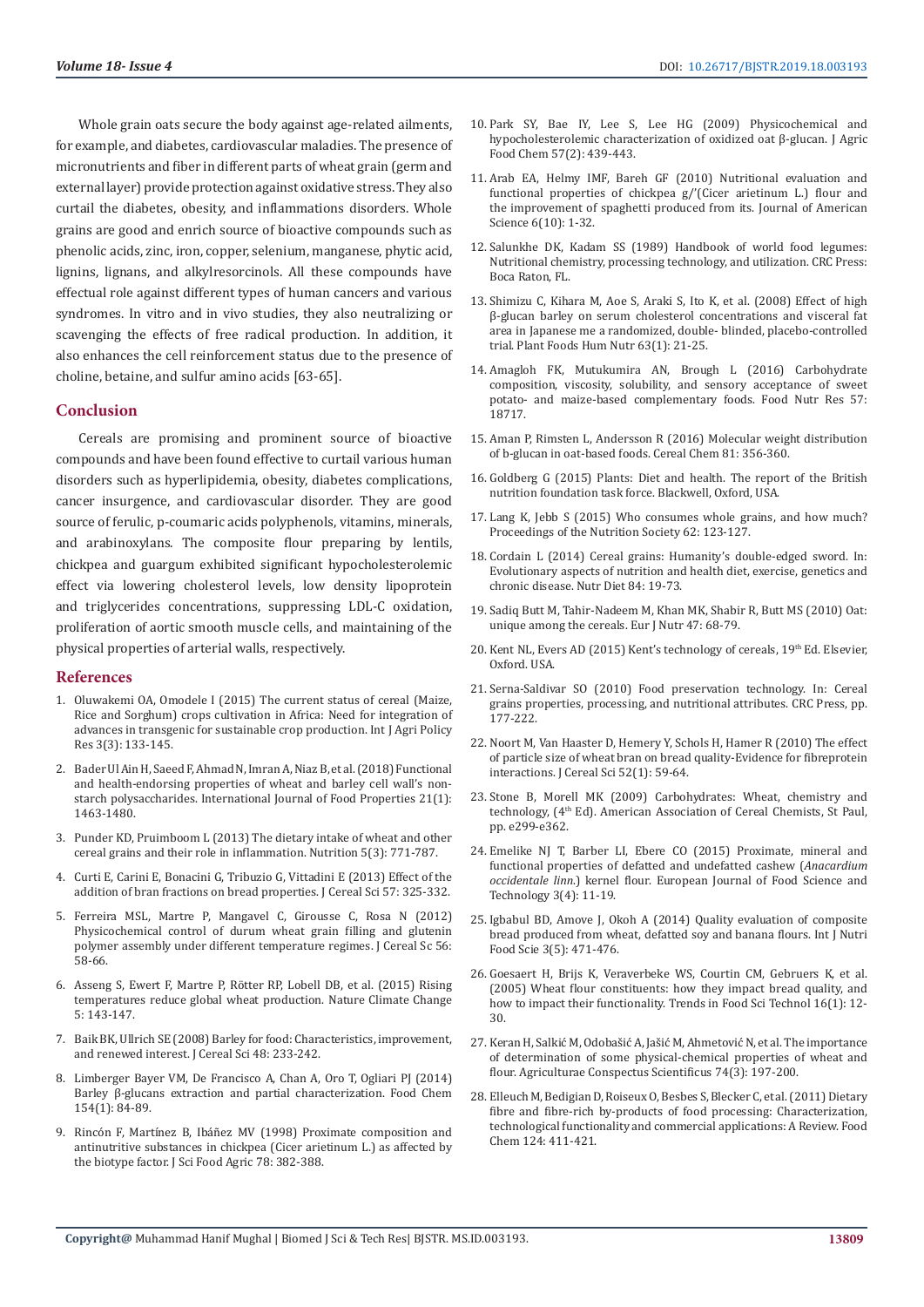- 29. [Brou K, N'Da-kouassi AM, Kouadio JH, Guehi T, N'Guessan KF, et al. \(2013\)](https://escijournals.net/index.php/JFCN/article/view/78)  [Biochemical characterization and fonctional properties of weaning food](https://escijournals.net/index.php/JFCN/article/view/78)  [made from cereals \(millet, maize\) and legumes \(beans, soybeans\). J Food](https://escijournals.net/index.php/JFCN/article/view/78)  [Chem Nutri 1\(1\): 22-32.](https://escijournals.net/index.php/JFCN/article/view/78)
- 30. [Yadahally NS, Vadakkoot BS, Vishwas MP, Vasudeva S \(2012\) Nutrients](https://www.sciencedirect.com/science/article/pii/S0308814611012647)  [and antinutrients in cowpea and horse gram flours in comparison to](https://www.sciencedirect.com/science/article/pii/S0308814611012647)  [chickpea flour: Evaluation of their flour functionality. Food Chem 131:](https://www.sciencedirect.com/science/article/pii/S0308814611012647)  [462-468.](https://www.sciencedirect.com/science/article/pii/S0308814611012647)
- 31. Diallo KS, Soro D, Koné KY, Assidjo NE, Yao KB, et al. (2015) Fortification and substitution of the wheat flour by the flour of Voandzou (*Vigna subterranea L. verdc*) in the production of the bakery products. Int J Innov Sci Res 18(2): 434-443.
- 32. [Giami SY \(1993\) Effect of processing on the proximate composition and](https://www.sciencedirect.com/science/article/pii/030881469390237A)  [functional properties of cowpea \(](https://www.sciencedirect.com/science/article/pii/030881469390237A)*Vigna unguiculata*) flour. Food Chem [47: 153-158.](https://www.sciencedirect.com/science/article/pii/030881469390237A)
- 33. [Akubor PI, Badifu GI O \(2004\) Chemical composition, functional and](https://www.researchgate.net/publication/227597206_Chemical_composition_functional_properties_and_baking_potential_of_African_breadfruit_kernel_and_wheat_flour_blends)  [baking properties of African breadfruit kernel and wheat flour blends.](https://www.researchgate.net/publication/227597206_Chemical_composition_functional_properties_and_baking_potential_of_African_breadfruit_kernel_and_wheat_flour_blends)  [Int J Food Sci Technol 39: 223-229.](https://www.researchgate.net/publication/227597206_Chemical_composition_functional_properties_and_baking_potential_of_African_breadfruit_kernel_and_wheat_flour_blends)
- 34. [Ameh MO, Gernah DI, Igbabul BD \(2013\) Physico-chemical and sensory](https://www.scirp.org/journal/PaperInformation.aspx?PaperID=36520)  [evaluation of wheat bread supplemented with stabilized undefatted rice](https://www.scirp.org/journal/PaperInformation.aspx?PaperID=36520)  [bran. Food Nutri Sci 4: 43-48.](https://www.scirp.org/journal/PaperInformation.aspx?PaperID=36520)
- 35. [Chandra S, Singh S, Kumari D \(2015\) Evaluation of functional properties](https://www.ncbi.nlm.nih.gov/pmc/articles/PMC4444897/)  [of composite flours and sensorial attributes of composite flour biscuits.](https://www.ncbi.nlm.nih.gov/pmc/articles/PMC4444897/)  [J Food Sci Technol 52\(6\): 3681-3688.](https://www.ncbi.nlm.nih.gov/pmc/articles/PMC4444897/)
- 36. [Yaver E, Bilgiçli N \(2019\) Effects of different dephytinisation methods](https://www.ncbi.nlm.nih.gov/pubmed/30409661)  [on chemical properties of commercial and traditional breads prepared](https://www.ncbi.nlm.nih.gov/pubmed/30409661)  [from composite flour. Food Chem 276: 77-83.](https://www.ncbi.nlm.nih.gov/pubmed/30409661)
- 37. [Prabhasankar P, Rajiv J, Indrani D, Venkateswara Rao G \(2007\) Influence](https://www.sciencedirect.com/science/article/abs/pii/S0260877406006030)  [of whey protein concentrate, additives, their combinations on the](https://www.sciencedirect.com/science/article/abs/pii/S0260877406006030)  [quality and microstructure of vermicelli made from Indian](https://www.sciencedirect.com/science/article/abs/pii/S0260877406006030) *T. Durum* [wheat variety. J Food Eng 80: 1239-1245.](https://www.sciencedirect.com/science/article/abs/pii/S0260877406006030)
- 38. [Trevor SK Ng, McKinley GH, Padmanabhan M \(2006\) Linear to nonlinear](http://web.mit.edu/nnf/publications/GHM97.pdf)  [rheology of wheat flour dough. Au J Technol 9\(3\): 175-180.](http://web.mit.edu/nnf/publications/GHM97.pdf)
- 39. [Basman K \(2003\) Utilization of Transgluranase use to increase the level](https://onlinelibrary.wiley.com/doi/abs/10.1111/j.1365-2621.2003.tb07045.x)  [of barley and soy flour incorporation in wheat flour breads. J Food Sci](https://onlinelibrary.wiley.com/doi/abs/10.1111/j.1365-2621.2003.tb07045.x)  [68\(8\): 2453-2460.](https://onlinelibrary.wiley.com/doi/abs/10.1111/j.1365-2621.2003.tb07045.x)
- 40. [Deshpande HW, Poshadri A \(2013\) Physical and sensory characteristics](http://www.ifrj.upm.edu.my/18%20(02)%202011/(38)%20IFRJ-2010-199.pdf)  [of extruded snacks prepared from Foxtail millet based composite flours.](http://www.ifrj.upm.edu.my/18%20(02)%202011/(38)%20IFRJ-2010-199.pdf)  [Int Food Res J 18\(2\): 751-756.](http://www.ifrj.upm.edu.my/18%20(02)%202011/(38)%20IFRJ-2010-199.pdf)
- 41. [Aparana S \(2018\) Composite flour: A breakthrough in composite](C://Users/Viswas%20Computers/Downloads/3-1-313-135.pdf)  [industry. IJARD 3\(2\): 847-850.](C://Users/Viswas%20Computers/Downloads/3-1-313-135.pdf)
- 42. [Nilufer D, Boyacioglu D, Vodovotz Y \(2008\) Functionality of soymilk](https://www.ncbi.nlm.nih.gov/pubmed/18460122)  [powder and its components in fresh soy bread. J Food Sci 73: 275-281.](https://www.ncbi.nlm.nih.gov/pubmed/18460122)
- 43. [Chillo S, Falcone L, Nobile DP \(2018\) Influence of the addition of](https://www.sciencedirect.com/science/article/pii/S0733521007000392)  [buckwheat flour and durum wheat bran on spaghetti quality. Journal of](https://www.sciencedirect.com/science/article/pii/S0733521007000392)  [Cereal Science 47\(2\): 144-152.](https://www.sciencedirect.com/science/article/pii/S0733521007000392)
- 44. [Noorfarahzilah M, Lee JS, Sharifudin MS, Fadzelly MA, Hasmadi M \(2014\)](https://www.researchgate.net/publication/271020224_Applications_of_composite_flour_in_development_of_food_products)  [Applications of composite flour in development of food products. Int](https://www.researchgate.net/publication/271020224_Applications_of_composite_flour_in_development_of_food_products)  [Food Res J 21\(6\): 2061.](https://www.researchgate.net/publication/271020224_Applications_of_composite_flour_in_development_of_food_products)
- 45. [Duru KC, Kovaleva EG, Danilova IG, Van der Bijl P, Belousova AV \(2018\)](https://www.sciencedirect.com/science/article/pii/S0271531718303403)  [The potential beneficial role of isoflavones in type 2 diabetes mellitus.](https://www.sciencedirect.com/science/article/pii/S0271531718303403)  [Nutr Res 59: 1-15.](https://www.sciencedirect.com/science/article/pii/S0271531718303403)
- 46. Biliaderis CG, Marta SI (2007) Cereal β-Glucans. Boca Rotan, CRC Press; p. 1-73.
- 47. [Ahmed I, Naeem M, Shakoor A, Ahmed Z, Iqbal HM N \(2010\) Investigation](https://waset.org/publications/13773/investigation-of-anti-diabetic-and-hypocholesterolemic-potential-of-psyllium-husk-fiber-plantago-psyllium-in-diabetic-and-hypercholesterolemic-albino-rats)  [of anti-diabetic and hypocholesterolemic potential of psyllium husk](https://waset.org/publications/13773/investigation-of-anti-diabetic-and-hypocholesterolemic-potential-of-psyllium-husk-fiber-plantago-psyllium-in-diabetic-and-hypercholesterolemic-albino-rats)  fiber (*Plantago psyllium*[\) in diabetic and hypercholesterolemic albino](https://waset.org/publications/13773/investigation-of-anti-diabetic-and-hypocholesterolemic-potential-of-psyllium-husk-fiber-plantago-psyllium-in-diabetic-and-hypercholesterolemic-albino-rats)  [rats. Int J Biol Life Sci 6: 185-189.](https://waset.org/publications/13773/investigation-of-anti-diabetic-and-hypocholesterolemic-potential-of-psyllium-husk-fiber-plantago-psyllium-in-diabetic-and-hypercholesterolemic-albino-rats)
- 48. [Mani I, Mani UV \(1987\) Effect of wheat bran supplementation on blood](https://link.springer.com/article/10.1007/BF01092052) [sugar, glycosylated protein and serum lipids in NIDDM subjects. Plant](https://link.springer.com/article/10.1007/BF01092052) [Foods for Human Nutrition 37: 161-168.](https://link.springer.com/article/10.1007/BF01092052)
- 49. [Nettleton JA, Steffen LM, Loehr LR, Rosamond WD, Folsom AR \(2008\)](https://www.ncbi.nlm.nih.gov/pubmed/18954578) [Incident heart failure is associated with lower whole-grain intake and](https://www.ncbi.nlm.nih.gov/pubmed/18954578) [greater high-fat dairy and egg intake in the Atherosclerosis Risk in](https://www.ncbi.nlm.nih.gov/pubmed/18954578) [Communities \(ARIC\) study. J Am Diet Assoc 108: 1881-1887.](https://www.ncbi.nlm.nih.gov/pubmed/18954578)
- 50. [Flint HJ, Duncan SH, Scott KP, Louis P \(2007\) Interactions and](https://www.ncbi.nlm.nih.gov/pubmed/17472627) [competition within the microbial community of the human colon: links](https://www.ncbi.nlm.nih.gov/pubmed/17472627) [between diet and health. Environ Microbiol 9: 1101-1111.](https://www.ncbi.nlm.nih.gov/pubmed/17472627)
- 51. [Louis P, Scott KP, Duncan SH, Flint HJ \(2007\) Understanding the effects](https://www.ncbi.nlm.nih.gov/pubmed/17448155) [of diet on bacterial metabolism in the large intestine. J Appl Microbiol](https://www.ncbi.nlm.nih.gov/pubmed/17448155) [102: 1197-1208.](https://www.ncbi.nlm.nih.gov/pubmed/17448155)
- 52. [Nilsson AC, Ostman EM, Holst JJ, Björck IM \(2008\) Including indigestible](https://www.ncbi.nlm.nih.gov/pubmed/18356328) [carbohydrates in the evening meal of healthy subjects improves glucose](https://www.ncbi.nlm.nih.gov/pubmed/18356328) [tolerance, lowers inflammatory markers, and increases satiety after a](https://www.ncbi.nlm.nih.gov/pubmed/18356328) [subsequent standardized breakfast. J Nutr 138: 732-739.](https://www.ncbi.nlm.nih.gov/pubmed/18356328)
- 53. Inés Martínez, James M Lattimer, Kelcie L Hubach, Jennifer A Case, Junyi Yang, et al. (2013) Gut microbiome composition is linked to whole graininduced immunological improvements. ISME J 7: 269-280.
- 54. [Zhang P, Dreisigacker S, Melchinger AE, Reif JC, Kazi AM, et al. \(2005\)](https://link.springer.com/article/10.1007/s11032-004-1167-5) [Quantifying novel sequence variation and selective advantage in](https://link.springer.com/article/10.1007/s11032-004-1167-5) [synthetic hexaploid wheats and their backcross-derived lines using SSR](https://link.springer.com/article/10.1007/s11032-004-1167-5) [markers. Molecular Breeding 15\(1\): 1-10.](https://link.springer.com/article/10.1007/s11032-004-1167-5)
- 55. [Zimmermann TS, Lee AC, Akinc A, Bramlage B, Bumcrot D, et al.](https://www.ncbi.nlm.nih.gov/pubmed/16565705) [\(2006\) RNAi-mediated gene silencing in non- human primates. Nature](https://www.ncbi.nlm.nih.gov/pubmed/16565705) [441\(7089\): 111.](https://www.ncbi.nlm.nih.gov/pubmed/16565705)
- 56. [Ismael OE, Hashish EA, Ali HA \(2014\) Lipid profile and lipogensis](https://www.researchgate.net/publication/287563980_Lipid_profile_and_Lipogensis_following_corn_oil_truffle_oil_or_wheat_germ_oil_administration_in_Albino_Rat) [following corn oil, truffle oil or wheat germ oil administration in albino](https://www.researchgate.net/publication/287563980_Lipid_profile_and_Lipogensis_following_corn_oil_truffle_oil_or_wheat_germ_oil_administration_in_Albino_Rat) [rat. Global Veterinaria 12: 461-469.](https://www.researchgate.net/publication/287563980_Lipid_profile_and_Lipogensis_following_corn_oil_truffle_oil_or_wheat_germ_oil_administration_in_Albino_Rat)
- 57. Abd-El-Hameed AM A, Soliman HA, El-Reheem ES A (2013) Protective role of wheat germ oil in clozapine-induced oxidative stress and biochemical alterations in liver of male albino rats. J American Sci 9.
- 58. [Durak D, Kalender S, Uzun F, Demir F, Kalender Y \(2010\) Mercury](https://www.ajol.info/index.php/ajb/article/view/77953) [chloride-induced oxidative stress and the protective effect of vitamins C](https://www.ajol.info/index.php/ajb/article/view/77953) [and E in human erythrocytes](https://www.ajol.info/index.php/ajb/article/view/77953) *in vitro*. Afr J Biotechnol 9: 488-495.
- 59. [Rani V, Deep G, Singh RK, Palle K, Yadav UC \(2016\) Oxidative stress and](https://www.ncbi.nlm.nih.gov/pubmed/26851532) [metabolic disorders: Pathogenesis and therapeutic strategies. Life Sci](https://www.ncbi.nlm.nih.gov/pubmed/26851532) [148: 183-193.](https://www.ncbi.nlm.nih.gov/pubmed/26851532)
- 60. [Sahajpal NS, Goel RK, Chaubey A, Aurora R, Jain SK \(2019\) Pathological](https://www.ncbi.nlm.nih.gov/pubmed/30264677) [perturbations in diabetic retinopathy: Hyperglycemia, AGEs, oxidative](https://www.ncbi.nlm.nih.gov/pubmed/30264677) [stress and inflammatory pathways. Curr Protein Pept Sci 20\(1\): 92-110.](https://www.ncbi.nlm.nih.gov/pubmed/30264677)
- 61. [Filipčev B, Kojić J, Krulj J, Bodroža-Solarov M, Ilić N \(2018\) Betaine in](https://www.ncbi.nlm.nih.gov/pmc/articles/PMC5920414/) [cereal grains and grain-based products. Foods 7\(4\): 49.](https://www.ncbi.nlm.nih.gov/pmc/articles/PMC5920414/)
- 62. [Olaoye OA, Onilude AA, Idowu OA \(2006\) Quality characteristics of](https://www.ajol.info/index.php/ajb/article/view/42980) [bread produced from composite flours of wheat, plantain and soybeans.](https://www.ajol.info/index.php/ajb/article/view/42980) [J Biotechnol 11: 1102-1106.](https://www.ajol.info/index.php/ajb/article/view/42980)
- 63. [Noor A, Noor MA \(2012\) Physicochemical and organoleptic properties](https://www.tandfonline.com/doi/full/10.1080/23311932.2016.1172389) [of cookies incorporated with legume flour. Int Food Res J 19\(4\): 1539-](https://www.tandfonline.com/doi/full/10.1080/23311932.2016.1172389) [1543.](https://www.tandfonline.com/doi/full/10.1080/23311932.2016.1172389)
- 64. [Hasmadi M, Siti Faridah A, Salwa I, Matanjun P, Abdul Hamid M, et al.](https://link.springer.com/article/10.1007/s10811-013-0082-8) [\(2014\) The effect of seaweed composite flour on the textural properties](https://link.springer.com/article/10.1007/s10811-013-0082-8) [of dough and bread. Journal of Applied Phycology 26: 1057-1062.](https://link.springer.com/article/10.1007/s10811-013-0082-8)
- 65. [Shi W, Hou T, Liu W, Guo D, He H \(2007\) The hypolipidemic effects of](https://www.ncbi.nlm.nih.gov/pubmed/29934949) peptides prepared from *Cicer arietinum* [in ovariectomized rats and](https://www.ncbi.nlm.nih.gov/pubmed/29934949) [HepG2 cells. J Sci Food Agric 99\(2\): 576-586.](https://www.ncbi.nlm.nih.gov/pubmed/29934949)